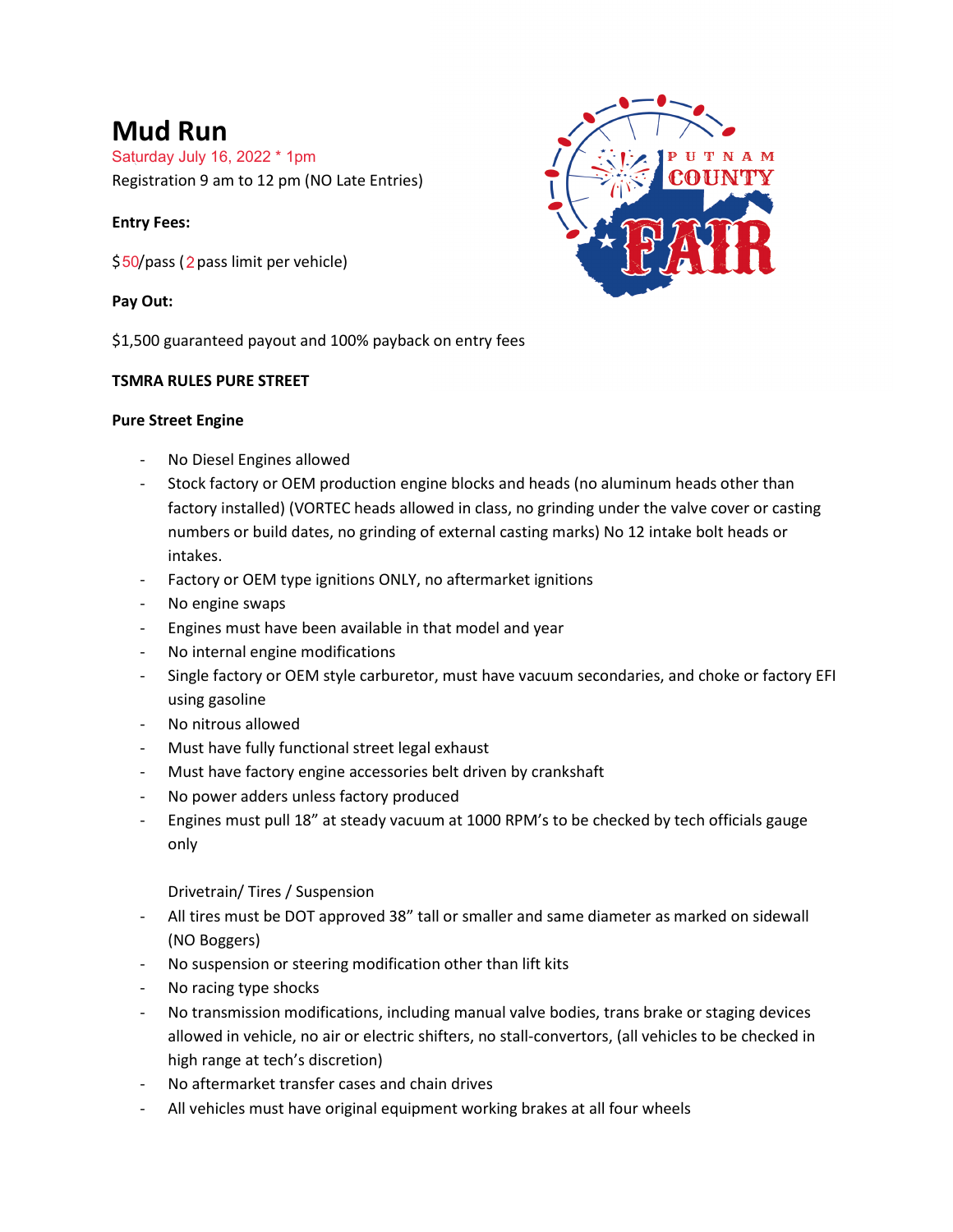Frame and Body

- Must have unmodified matching body and frame
- No cutting or gutting of body or frame allowed
- Must be street legal with all required street equipment (front and rear bumpers, working lights and wipers, etc.) Roll pans allowed
- Must retain all factory interior and exterior components (glass, dash, heater controls, and boxes, instrument panels, etc.)
- No fiberglass body panels unless factory produced
- Gas tanks and batteries must be in factory location
- No fuel cells allowed
- Functional flat beds allowed

# **TSMRA Cheater/Modified Street**

## **Cheater / Modified Street Engines**

- Stock factory OEM cylinder heads and blocks that are factory production line installed in production vehicle
- Stock Vortec heads allowed no grinding under valve covers or on casting numbers and date codes or outside of castings. All factory casting marks must remain. (No 12 bolt heads or 12 bolt intakes)
- No aftermarket ignitions with adjustable timing controllers (must be mounted in clear view)
- No engine swaps must have been available in that make and model. Big blocks allowed in % ton and heavier trucks
- Single OEM style carburetors, double pumpers allowed, and 4150 HPs allowed or factory EFI fuel injection, gasoline or diesel
- No nitrous allowed
- Gasoline engines must pull 17" of vacuum at 1000 RPMs
- No vacuum pumps except for diesel
- Must have full street legal exhaust, exiting behind the cab
- Aftermarket aluminum intakes allowed, dual plane only
- Must have factory engine accessories driven by the crankshaft, electric fans allowed
- Engine must be in stock location using the factory type motor mounts
- Radiator must be in the front of the engine
- No power adders, turbos, nitrous, etc. unless factory equipped

#### Drivetrain/Tires and Suspension

- Tires must be uncut DOT (All tires must be the same diameter and width)
- No suspension or steering modifications other than a lift kit
- No coil spring shocks, adjustable shocks or racing style shock
- No solid front axle conversions
- No trans brakes allowed (no air or electric shifters)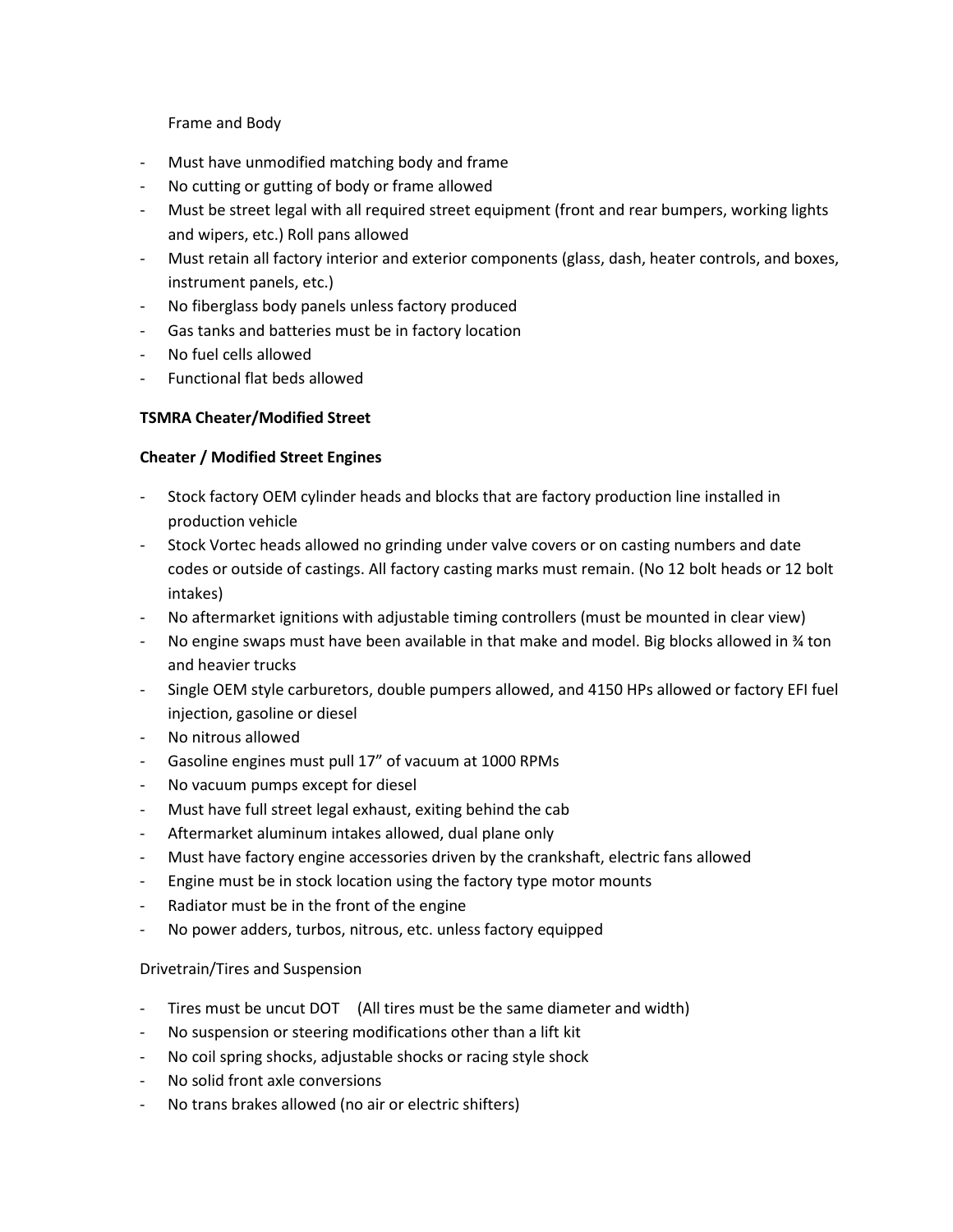- OEM Style transfer cases only
- Must have all 4 working brakes

#### Frame and Body

- Must have required street equipment (lights, wipers, exhaust, etc.)
- Gas tank and battery must be in factory location, fuel cell allowed
- Must retain all factory interior and exterior components (lights, dash, etc.) racing seats allowed
- Must have unmodified matching body and frame
- Factory type bed floor, minimum of .092 steel or 3/16 aluminum plate
- No fiberglass body panels unless factory produced (no gutting or hollowing out of the hood)
- Must have all the factory crossmembers in place

#### Safety Equipment

Must have minimum of 4-point cage

#### TSMRA Ole Heavy Class ¾ Ton

Ole Heavy Class ¾ ton Engine

- Stock OEM cylinder heads and blocks that are factory production line installed in production vehicle
- No aftermarket ignition with adjustable timing controllers
- Gasoline engines must pull 17" of vacuum at 1000 RPMs
- No Vacuum pumps allowed, except for diesels
- Must have full street legal exhaust, exiting behind the cab
- Aftermarket aluminum intakes allowed, dual plane only
- Must have factory engine accessories driven by the crankshaft, electric fans allowed
- Engine must be in stock location using factory type motor mounts
- Radiator must be in the front of the engine
- No power adders, turbos, nitrous, etc. unless factory equipped

#### Drivetrain/ Tires and Suspension

- Must be a  $\frac{3}{4}$  or 1-ton long bed truck
- Must have GM bolt Dana 60, Dana 70, or sterling rear end
- Tires must be uncut DOT (all tires, must be the same diameter, width, same brand type)
- 8 Lug wheels, no type of adapters allowed
- No suspension or steering modification other than a lift kit
- No coil springs, adjustable shocks or racing style shock
- No solid front axle conversion
- No trans brake allowed (no air or electric shifters)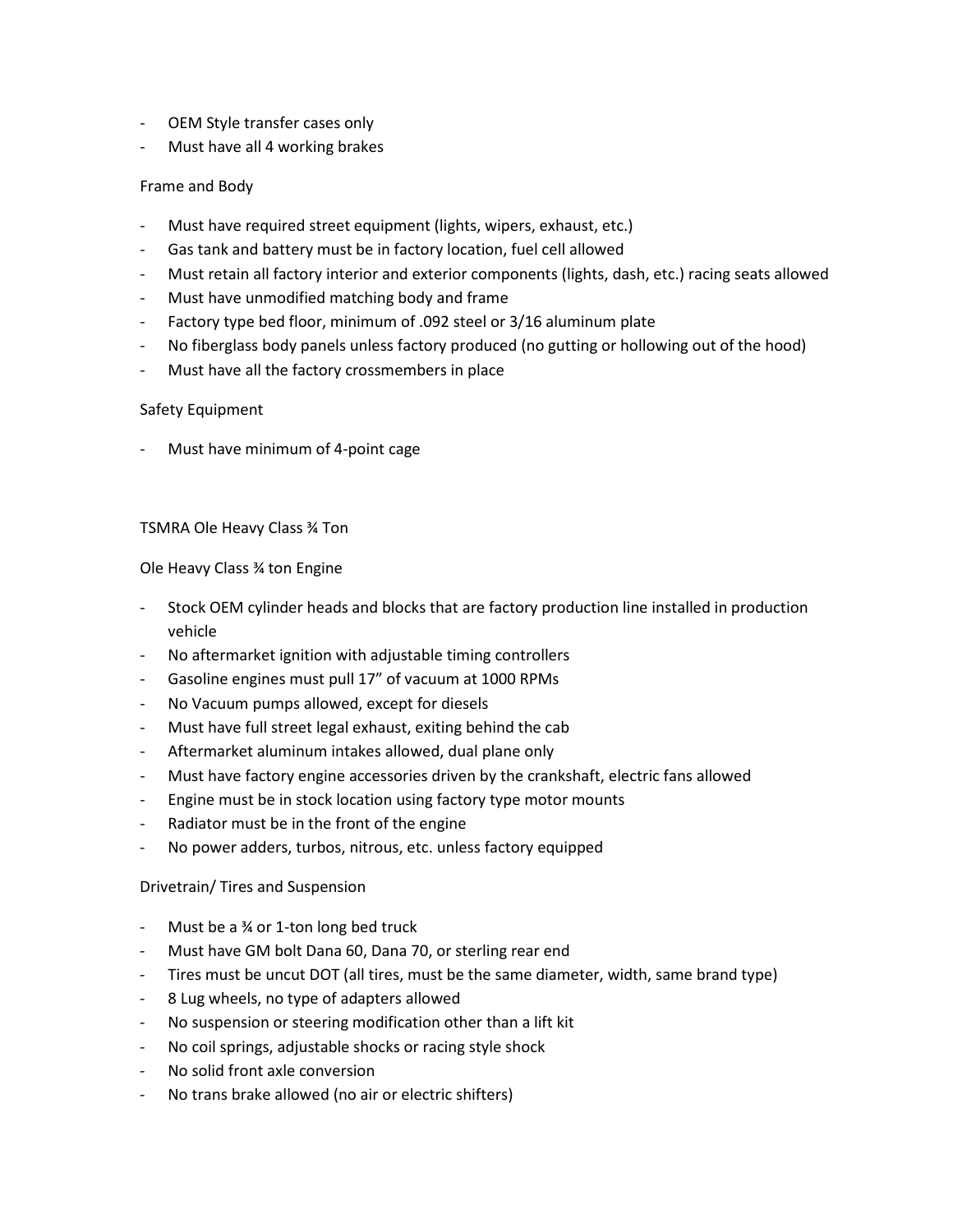- OEM style transfer cases only
- Must have all 4 working brakes

#### Frame and body

- Must have required street equipment (lights, wipers, exhaust, etc.)
- Gas tank and battery must be in the factory location, fuel cells allowed with tank in factory location
- Must retain all the factory interior and exterior components (lights, dash, etc.) Racing seats allowed. Must have seating for 2.
- Must have unmodified matching body and frame
- No gutting of the hood allowed

## Safety Equipment

- Minimum of a 4-point roll cage
- Fire extinguisher required
- Seat belts and helmet required

#### TSMRA Hot Street

#### Hot Street Engines

- Stock OEM cylinder heads and blocks that are factor production line installed
- Large port Vortec heads allowed in this class, no aluminum blocks or heads allowed
- No aftermarket ignitions with adjustable timing controller or electronic timing boxes
- Vehicle must have been available as a V8 to run a V8
- Big blocks allowed in full size only (engine must match make of body)
- Engine must be in stock position with factory type mounts (no motor plates)
- Single carburetors, no predator or Dominators, factory fuel injection allowed
- Gasoline engines must pull 15" steady vacuum at 1000 RPM's to be checked by tech official
- No nitrous allowed
- No vacuum pumps
- Open headers allowed, must exit down and back
- Aftermarket cast aluminum intake allowed (no sheet metal or tunnel rams)
- Radiator must be in front of the engine

#### Drivetrain/ Tires & Suspension

- Tires must be uncut DOT 39.5" or smaller
- No suspension or steering modifications
- No solid front axle conversions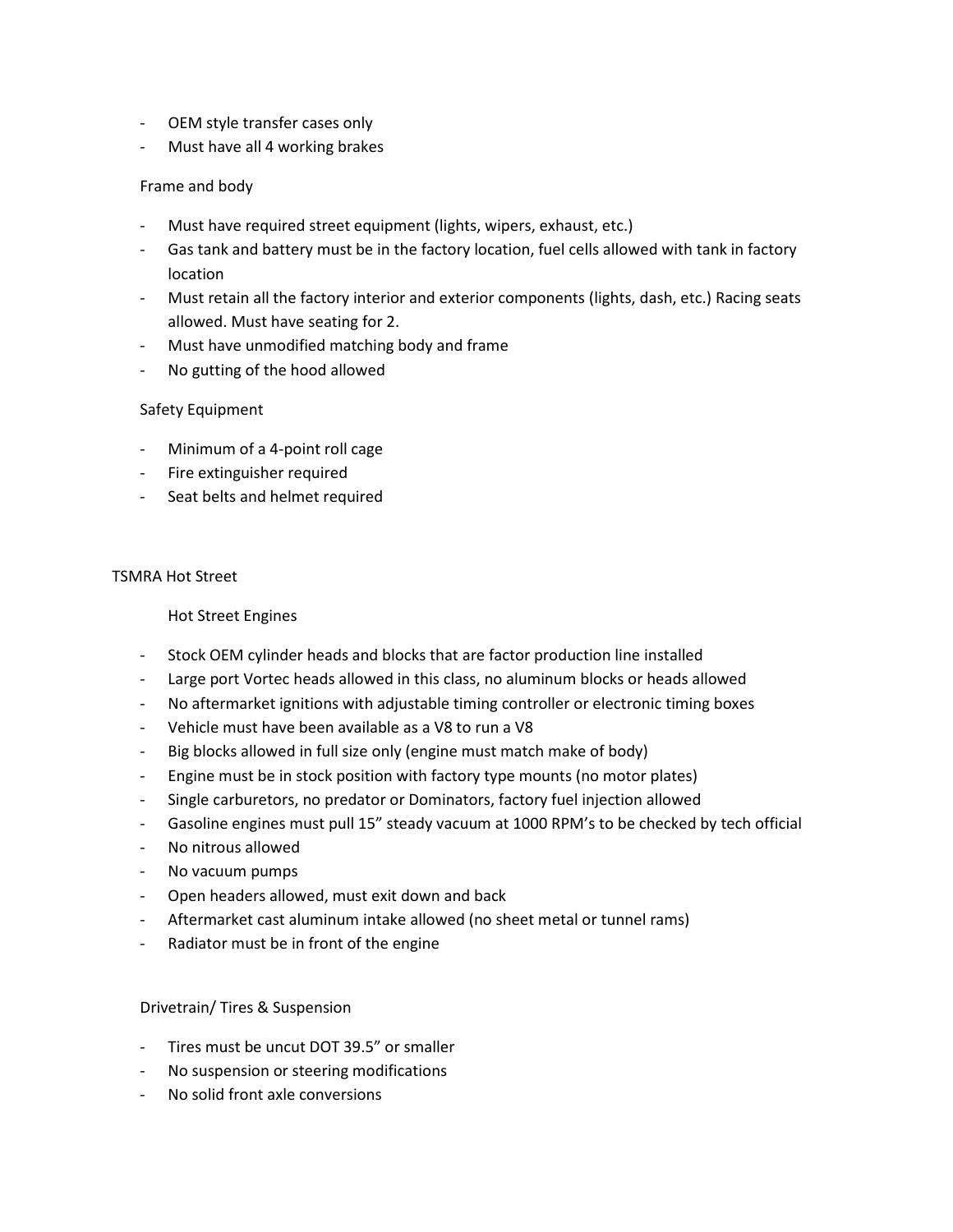- Trimming for tire clearance allowed
- Factory style suspension for the make and model of the truck(minimum 3 steel leaf's in the back and 2 in the front) must retain factor mounting points
- No fiberglass leafs, no coil over conversions
- Rear shocks may be relocated
- Fixed ladder bars allowed no floaters or sliders (both ends of the leaf spring must have bushing)
- No trans brakes allowed, power glide transmission allowed
- Electric or air shifters allowed
- Must have OEM transfer case
- Must have 4 functioning brakes
- Ford 9" rear ends allowed in all makes

#### Frame/Body

- Must have unmodified body and frame
- Must have all factory cross members in place
- No fiberglass panels unless factory produced, aftermarket hoods allowed
- Gas tanks and batteries can be relocated, but must be secured
- Factory type bed floor, .092 steel or 3/16 aluminum plate
- Aftermarket seats and harnesses allowed
- Must retain all factory interior and exterior panels (Windshield, dash, etc.)
- Lexan glass allowed inside windows and rear with roll cage

#### TSMRA Super Street

Super Street Engine

- Big Blocks allowed in full size only/ Engine must match make of body
- Engine must be in stock location, motor plates allowed
- Aftermarket heads allowed No Pro Stock style heads allowed
- Wet sump oil systems required; vacuum pumps allowed
- Single carburetor or factory fuel injection
- Open heads allowed
- Aftermarket cast aluminum intakes allowed/ no sheet metal or tunnel rams
- No ARC modules on ignition for traction control (no laptop or grids allowed in staging area)

#### Drivetrain/Tires & Suspension

- Tires must be uncut DOT type, maximum of 44" tires
- No coil over conversions
- Suspension must be the original type for the vehicle. No straight axle conversions, No altering of the OEM frame, No homemade 3 link suspension, no homemade radius arms. No sliders or floaters on the front spring.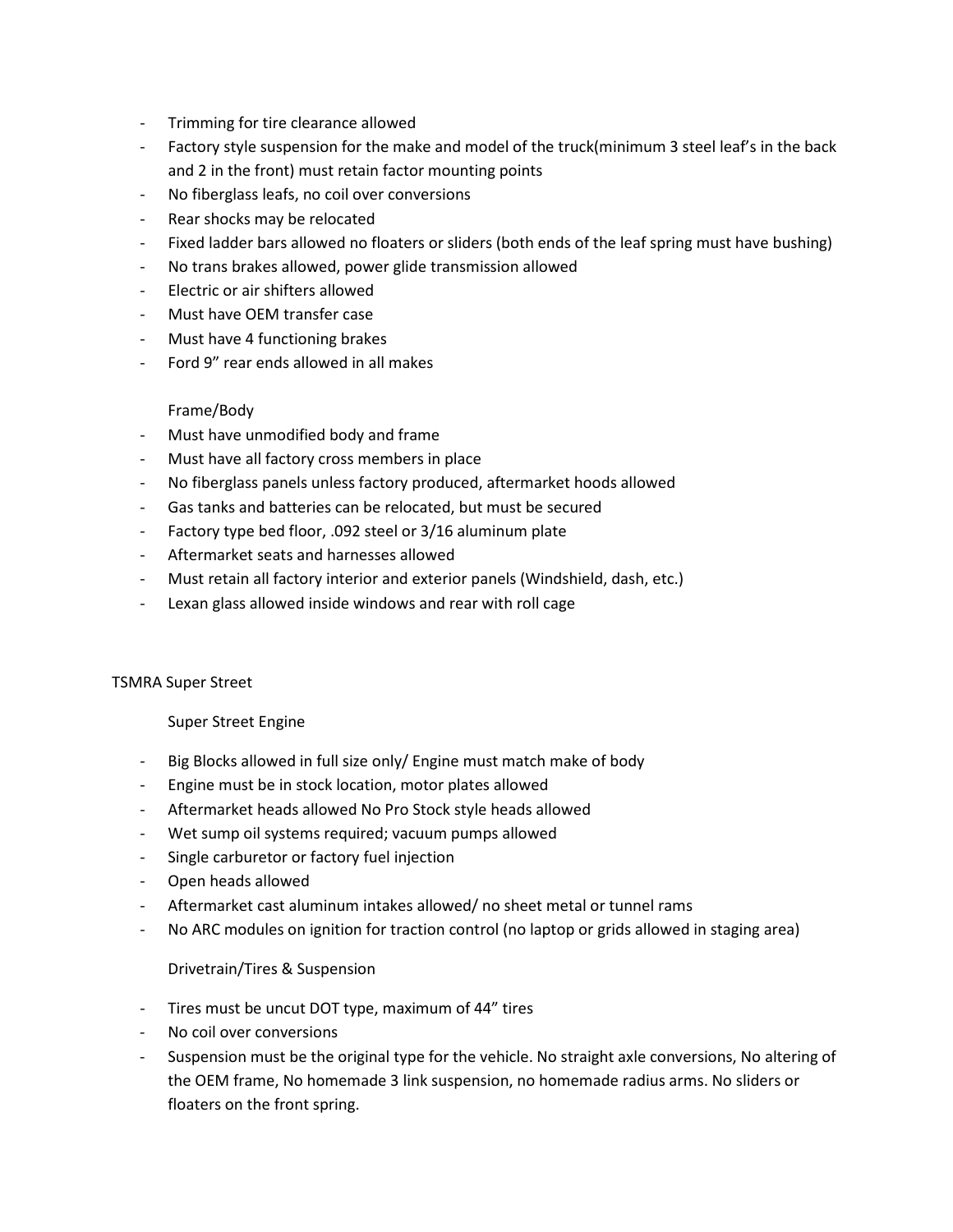- Firewall must be the original OEM including inner fender (metal may be added to cover holes in the original firewall) no cutting or moving of the original firewall
- Sliders, floaters, ladder bars are legal in rear only
- Fiberglass leafs are allowed in front and rear
- Call trac bars allowed
- Trans brake allowed
- OEM transfer case must be used and brakes on all 4 wheels
- No DANA 30 front ends in a full size (these are for % ton vehicles and con only be rub in those)

## Frame/Body

- Must retain all factory interior and exterior panels (doors, dash, door panels)
- Must have been factory available as a 4WD
- Lexan allowed in all windows
- No fiberglass panels unless factory produced
- Trimming for tire clearance allowed
- Gas tanks may be relocated, but must be secured
- Factory type bed floor, minimum of .092 steel or 3/16 aluminum plate. No stock car sheet metal

#### Safety

- Vehicles require a 6-point cage, .093 tube minimum
- Racing seat with minimum of 5-point harness required
- Fire suit
- Helmet and seatbelt required
- Neck brace required
- All vehicles with electric fuel pump must have master disconnect switch

#### TSMRA Modified

#### Modified Engine

- Engine swaps allowed
- No engine setbacks, #1 spark plug must line up with the top ball joint
- Aftermarket cast iron blocks; no aluminum blocks allowed
- Ford A460 heads allowed
- Chevrolet SR20s allowed
- Blue thunder heads allowed
- No raised runner or splayed valves allowed, no B or C 460 heads allowed. Thor or pro stock heads not allowed
- No tunnel ram or sheet metal intakes
- Firewall modifications allowed but must be steel, equal to the original
- Single carburetor or factor EFI